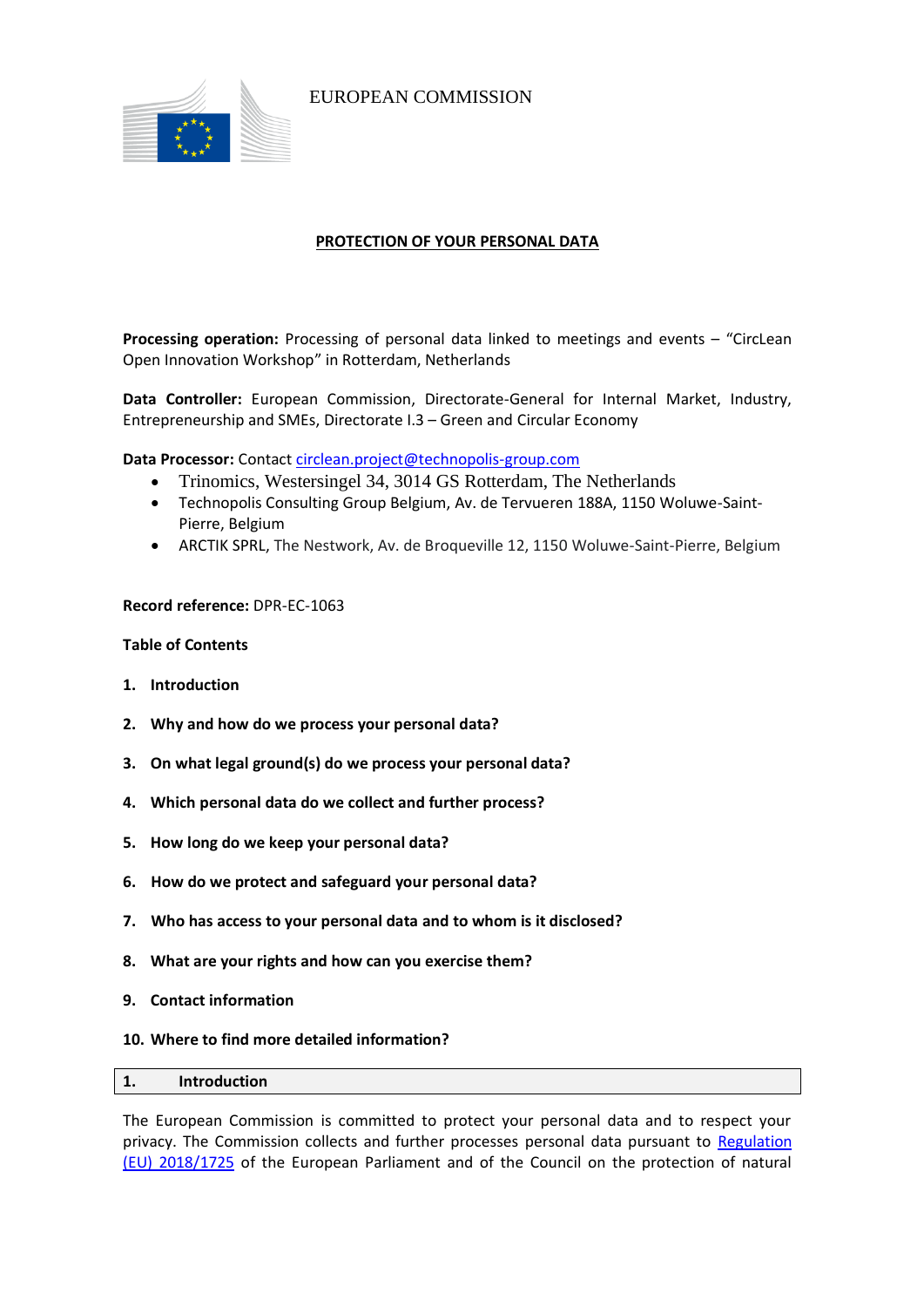persons with regard to the processing of personal data by the Union institutions, bodies, offices and agencies and on the free movement of such data.

This privacy statement explains the reason for the processing of your personal data in the context of a workshop, organised by the European Commission. It explains the way we collect, handle and ensure protection of all personal data provided, how that information is used and what rights you have in relation to your personal data. It also specifies the contact details of the responsible Data Controller with whom you may exercise your rights, the Data Protection Officer and the European Data Protection Supervisor.

The information in relation to the processing of personal data linked to meetings and events, organised by the services of the European Commission, is presented below.

## **2. Why and how do we process your personal data?**

Purpose of the processing operation: the European Commission collects and further processes your personal data to provide you with information about the specific workshop (before, during and after) and to process your application for participation in that workshop.

Your personal data will not be used for any automated decision-making including profiling.

Live web-streaming and audio-visual recording at the workshop of the speakers, organisers and participants, as well as photographs of the speakers and panoramic photographs of participants and organisers will be taken and published in the context of the workshop.

The audience or non-speaker participants are not photographed individually or in groups. They may however appear on panoramic photographs of the whole event/audience.

Participants that do not wish to be part of the above web-streaming and recording/publishing activities have the possibility to object to processing.

Data subjects can object to processing by not turning on their camera or by sitting in at indicated seating at the back of the venue or wearing a different coloured badge band (further guidance will be given at the registration desk the day of the event).

#### **3. On what legal ground(s) do we process your personal data?**

The processing operations on personal data, linked to the organisation, management, follow-up and promotion of the workshop (including web-streaming, photos, audio-visual recording) are necessary for the management and functioning of the Commission, as mandated by the Treaties. Those provisions are in particular, Article 11 of the Treaty on European Union and Article 15 of the Treaty on the Functioning of the European Union.

Consequently, those processing operations are lawful under Article 5(1)(a) of Regulation (EU) 2018/1725 (processing is necessary for the performance of a task carried out in the public interest or in the exercise of official authority vested in the Union institution or body).

Your consent is required for the following actions during the workshop:

 $\Box$  the processing of your personal data relating to your dietary requirements and/or access requirements;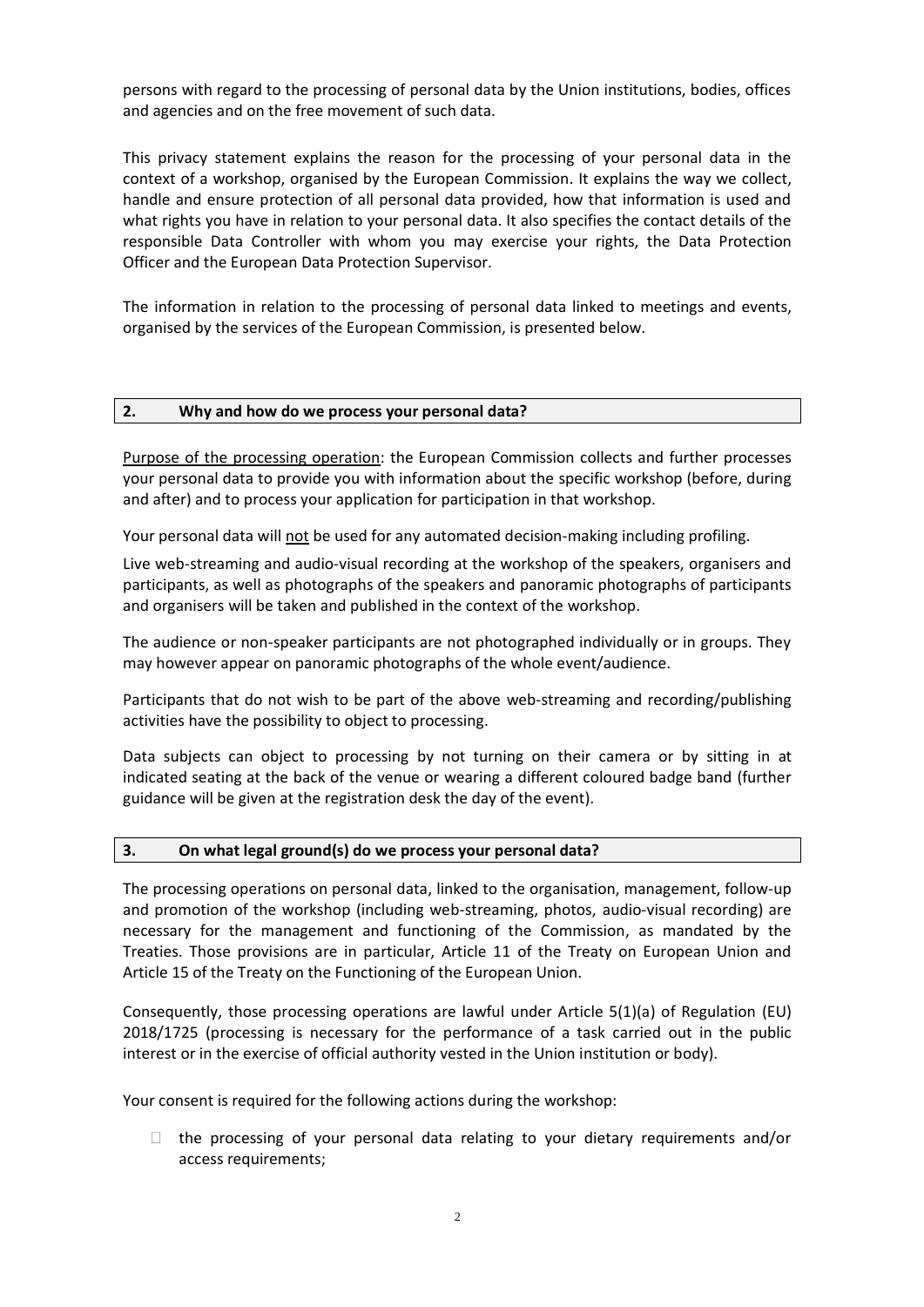- $\Box$  the sharing of the workshop attendee list containing your name and affiliation among participants, in order to create working groups to continue the collaborate work launched during the workshop;
- $\Box$  the processing of your personal data for inviting you to future events the data controller may organise;
- $\Box$  the processing of your personal data for managing your subscription to a newsletter of the data controller.

If you opt-in, you are giving us your explicit consent under Article 5(1)(d) of Regulation (EU) 2018/1725 to process your personal data for those specific purposes. You can give your consent via a clear affirmative act by ticking the box(es) on the online registration form.

Your consent for these services can be withdrawn at any time and detailed information on how to withdraw consent can be found under section 8 'What are your rights and how can you exercise them?'.

# **4. Which personal data do we collect and further process?**

The following personal data may be processed in the context of the workshop:

- contact details (function/title, first name, last name, name of organisation, city, country, e-mail address, telephone number);
- nationality, passport or identity card number and its date of issue and expiry date may be collected, so that the data subjects may obtain access to the premises where the workshop is held;
- dietary requests or specific access requirements (if any).

## **5. How long do we keep your personal data?**

The Data Controller only keeps your personal data for the time necessary to fulfil the purpose of collection or further processing.

For each of the categories of personal data that may be processed, please find below the retention details and the reference to the relevant record of processing:

- $\Box$  Personal data related to the organisation and management of the workshop (this includes the information given during the registration, before, during or after the event) will be kept for **five years** after the workshop.
- $\Box$  Sensitive personal data relating to dietary and/or access requirements will be deleted as soon as they are no longer necessary for the purpose for which they have been collected in the framework of the workshop, but no later than within **1 month** after the end of the workshop.
- Recordings from the web-streamed workshop will be kept for **2 years** before being deleted. More information is available in the Record of Processing DPR-EC-00306 (Webstreaming of Commission events).
- In case of audio-visual recording of the workshop, the recordings will be kept for **3 months** after the workshop before being deleted. More information is available in the Record of Processing DPR-EC-01937 (Audio-visual recording of meetings).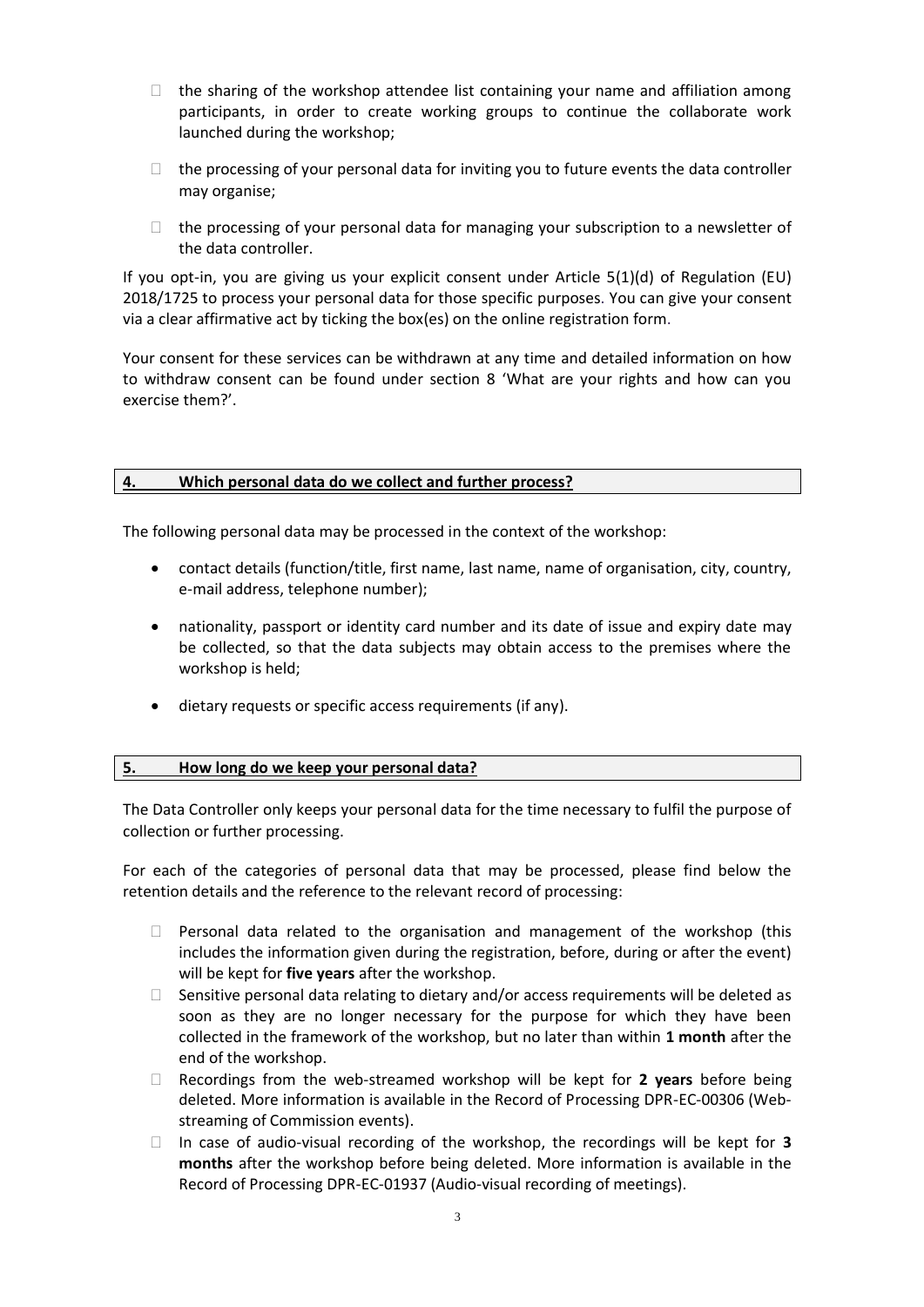- $\Box$  Personal data shared with the Directorate-General for Human Resources and Security of the European Commission for the participants to gain access to Commission buildings is kept **for 6 months** after the termination of the link between the data subject and the Commission. More information is available in the Record of Processing DPR-EC-00655 (Commission Physical Access Control System (PACS)).
- $\Box$  Personal data shared with the controller for future mailing purposes (e.g., for receiving newsletters or invitations to similar events) are processed in line with the Record of Processing DPR-EC-03928 (Management of subscriptions to receive information) and the specific privacy statement prepared by the organising Commission service.
- $\Box$  Selected service providers for organisational purposes (such as caterers, travel agents or event management organisations) are contractually bound to process personal data on behalf of and in line with the instructions of the data controller, keep confidential any data they process and protect it from unauthorised access, use and retention.

## **6. How do we protect and safeguard your personal data?**

All personal data in electronic format (e-mails, documents, databases, uploaded batches of data, etc.) are stored on the servers of the European Commission and/or of its contractors. All processing operations are carried out pursuant to [Commission Decision \(EU, Euratom\) 2017/46](https://eur-lex.europa.eu/legal-content/EN/TXT/?qid=1548093747090&uri=CELEX:32017D0046) of 10 January 2017 on the security of communication and information systems in the European Commission.

In order to protect your personal data, the Commission has put in place a number of technical and organisational measures. Technical measures include appropriate actions to address online security, risk of data loss, alteration of data or unauthorised access, taking into consideration the risk presented by the processing and the nature of the personal data being processed. Organisational measures include restricting access to the personal data solely to authorised persons with a legitimate need to know for the purposes of this processing operation.

The Commission's processors (contractors) are bound by a specific contractual clause for any processing operations of your personal data on behalf of the Commission. The processors have to put in place appropriate technical and organisational measures to ensure the level of security, required by the Commission.

#### **7. Who has access to your personal data and to whom is it disclosed?**

Access to your personal data is provided to the Commission staff responsible for carrying out this processing operation and to other authorised Commission staff according to the "need to know" principle. Such staff abide by statutory, and when required, additional confidentiality agreements.

The controller is using a service provider 'a processor' to assist the controller in the organisation of a specific workshop, the controller may also share your information with those service providers for the purposes of organising the workshop. The service providers are referred to as the 'Data Processors' of the workshop.

If the publication of any personal data is foreseen, the privacy statement of the specific workshop will explain the extent of the personal data published and the legal basis for it (e.g. consent).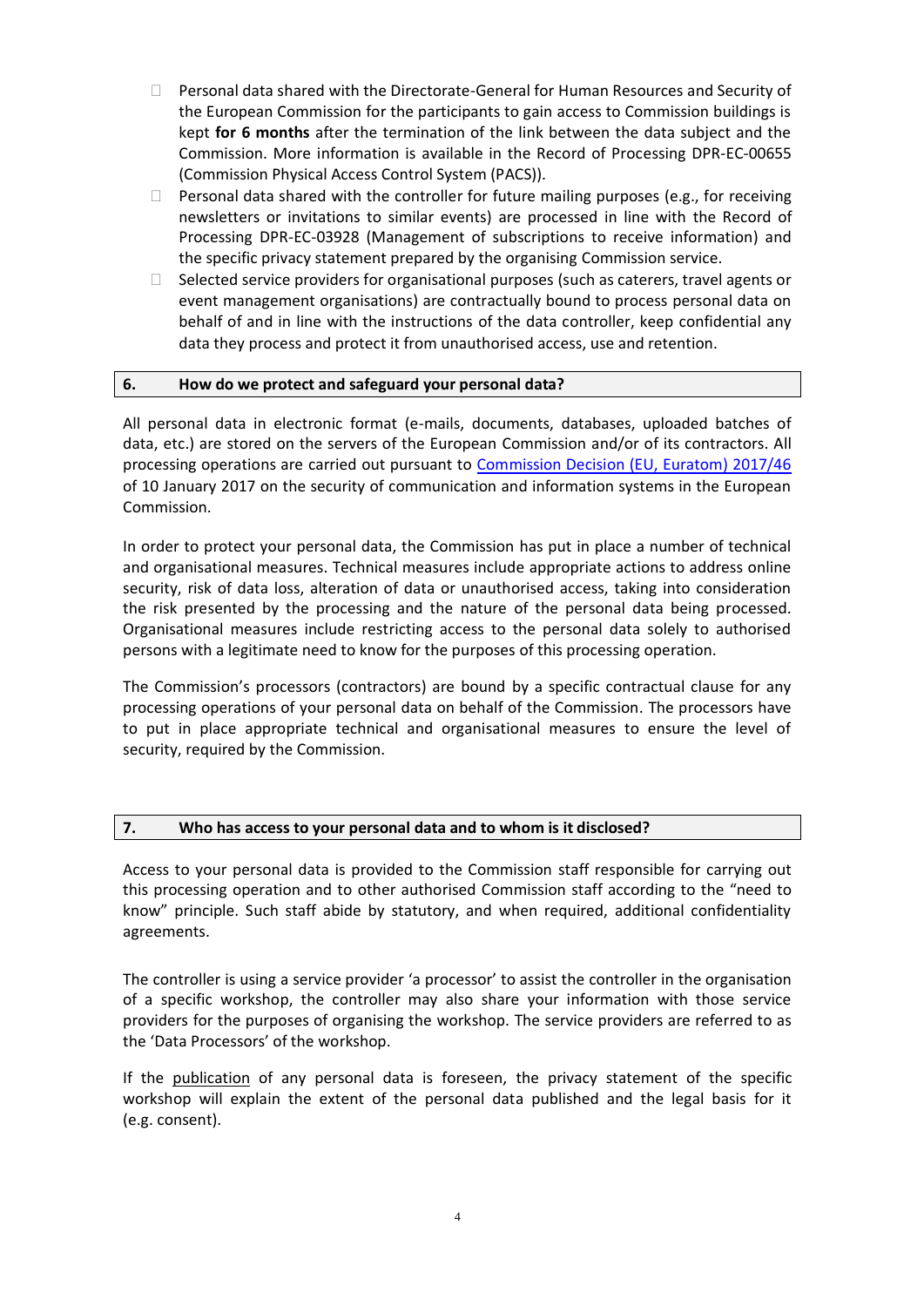**Third party IT tools, including Social Media** *(if they are used, this will be explained in the specific privacy statement of the meeting or event)*

We may use third party IT tools to inform about and promote the workshop through widely used communication channels, including the social media. For detailed information about the use of social media by the European Commission, see the Record of Processing DPR-EC-00073 (Social Media Use by the European Commission).

In order to protect your privacy, our use of third party IT tools to connect to those services does not set cookies when our website pages are loaded on your computer (or other devices), nor are you immediately redirected to those social media or other websites. Only in the event that you click on a button or "play" on a video to watch it, a cookie of the social media company concerned will be installed on your device. If you do not click on any social media buttons or videos, no cookies will be installed on your device by third parties.

In order to view such third-party content on our websites, a message will alert you that you need to accept those third parties' specific Terms and Conditions, including their cookie policies, over which the Commission has no control.

We recommend that users carefully read the relevant privacy policies of the social media tools used. These explain each company's policy of personal data collection and further processing, their use of data, users' rights and the ways in which users can protect their privacy when using those services.

The use of a third party IT tool does not in any way imply that the European Commission endorses them or their privacy policies. In the event that one or more third party IT tools are occasionally unavailable, we accept no responsibility for lack of service due to their downtime.

#### **8. What are your rights and how can you exercise them?**

You have specific rights as a 'data subject' under Chapter III (Articles 14-25) of Regulation (EU) 2018/1725, in particular the right to access, your personal data and to rectify them in case your personal data are inaccurate or incomplete. Where applicable, you have the right to erase your personal data, to restrict the processing of your personal data, to object to the processing, and the right to data portability.

You have the right to object to the processing of your personal data, which is lawfully carried out pursuant to Article 5(1)(a) of Regulation (EU) 2018/1725 on grounds relating to your particular situation.

The European Commission will ensure that the data subjects can exercise their right to object to processing whenever possible by the organisers of the workshop (for example, on the spot by indicating a non-web streamed seat if requested; or ex-post, by deleting a specific sequence from the online video/voice recording).

To the extent you consented to the publication of some of your personal data, you can withdraw your consent at any time by notifying the Data Controller. The withdrawal will not affect the lawfulness of the processing carried out before you have withdrawn the consent.

You can exercise your rights by contacting the data controller, or in case of conflict the Data Protection Officer. If necessary, you can also address the European Data Protection Supervisor. Their contact information is given under Heading 9 below.